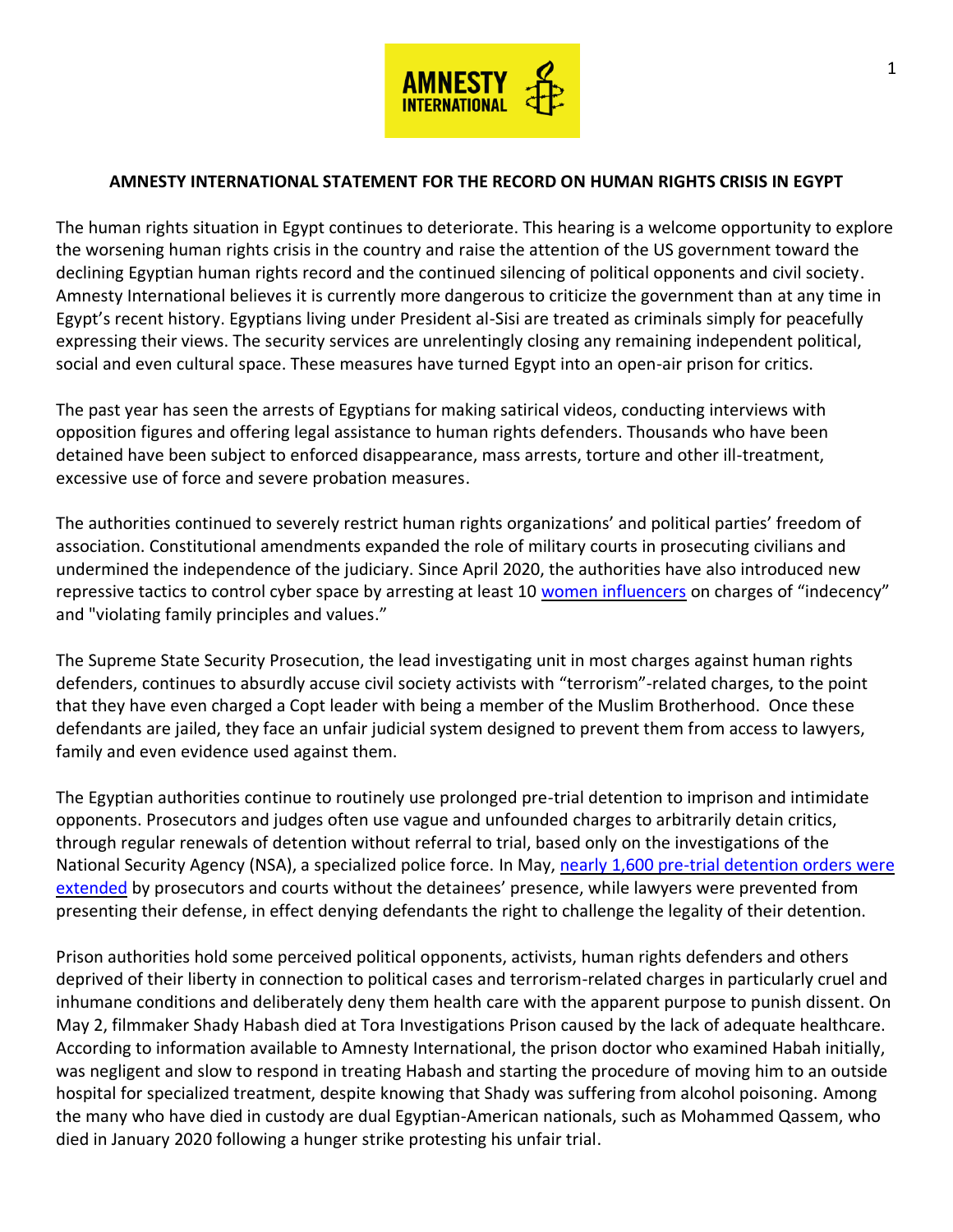Finally, authorities also have targeted Egyptian-Americans living abroad, attempting to silence their political criticism here in the United States. This includes the arrest of US citizen Mohamed Soltan's relatives in Egypt after he filed a civil suit against Egypt's former prime minister in an apparent effort to undermine any attempts at seeking truth and justice against the Rabaa killings.

The Sisi government does all this with a sense of impunity that mocks both those in Egypt and the international community who desire to see an Egyptian society built on respect for human rights and dignity. The US government has, while not entirely turning a blind eye to the mounting human rights violations, has failed to hold the Sisi government accountable. In fact, in some cases, US actions have enabled some of the same violations it documents in its annual Department of State Human Rights report. This must change.

During the hearing, you will hear about numerous individuals who have bravely spoken out against political and human rights abuses and paid the price with arrest and detention. Others faced the same fate simply for speaking out on controversial social issues, such as sexual assault. Here are several individuals Amnesty International would like to highlight:

In August, exiled **Bahey el-Din Hassan**, one of the founders of the Egyptian human rights movement, was sentenced to prison for 15 years on fabricated charges related to "insulting the judiciary" and "disseminating false news," under Egypt's penal code on crimes against state security and the draconian 2018 cybercrime law. The trial, held in absentia, once again showed how Egyptian officials are criminalizing free speech and intolerant of critical views.

In June 2019, **Ibrahim Ezz El-Din**, a housing rights researcher with an Egyptian NGO, was arrested by security forces from a street near his house in Moqattam, Cairo, and forcibly disappeared. He is one of many examples of how Egyptian security forces use enforced disappearances as a tool against political activists and protesters, including students and children. He remains in pre-trial detention. During detention, he has been tortured and denied care for several health issues, and his health has significantly deteriorated.

**Alaa Abed El-Fattah,** political activist and software engineer who rose to prominence during the 2011 uprising, was rearrested on absurd charges of spreading false news and joining an illegal organization in September 2019. He was one of more than 2,300 people arrested on similar charges following large peaceful protests in that month. At the time of his arrest, he had completed an unjust five-year prison sentence for participating in a peaceful protest in 2013 and did not participate in the 2019 protests because as part of his probation he was spending up to 12 hours a day at Dokki police station. His sister **Sanaa Seif** was recently detained while she and her family attempted to make a complaint to the Public Prosecution about an assault she suffered in front of Tora prison.

In February 2020, airport immigration officers arbitrarily arrested and tortured human rights defender **Patrick Zaki George** at 4:30 am upon his arrival at Cairo airport on charges including "disseminating false news", "inciting to protest" and "incitement to violence and terrorist crimes". In detention, National Security Agency officers questioned and tortured him before he appeared in front of the prosecutor the following day.

In July 2019, security forces stormed the house of **Ramy Shaath,** a political activist, who has played an instrumental role in co-founding several secular political movements in Egypt, including the El-Dostour party, a political party founded by Mohammad ElBaradei in 2012. He has remained in pre-trial detention for more than a year. Amnesty International believes he is being detained for his peaceful political activities. He recently has been added to the large HOPE case in which a large number of human rights activists have been accused without public evidence of being part of a terrorist organization.